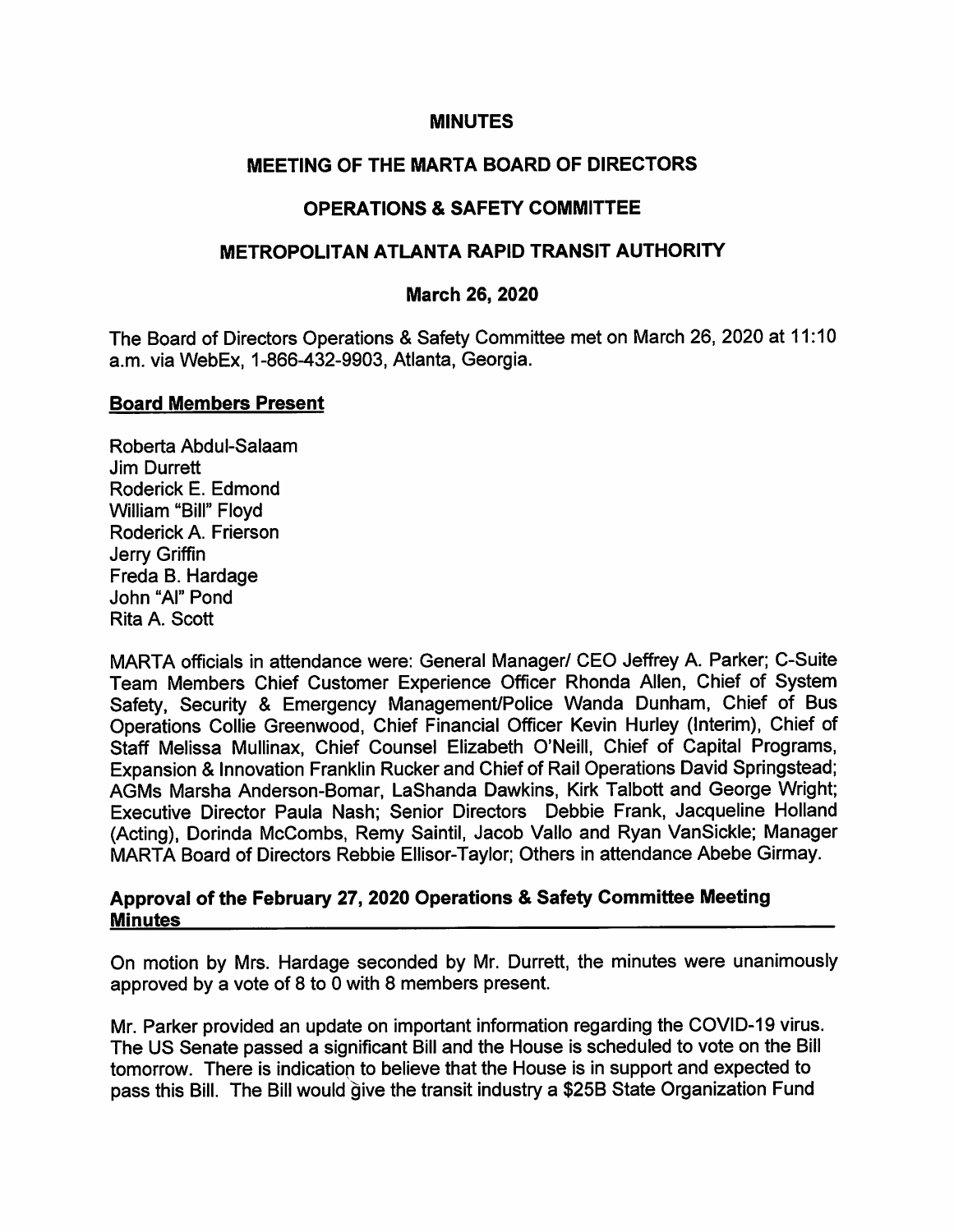that would flow through existing federal programs. MARTA should receive approximately \$100M from the Bill. As information becomes clearer, it will be shared with the MARTA Board. The Bill includes benefit for individuals who earn less than \$75K a year, which is a large sum of MARTA employees. These individuals would receive a \$1200 check and an additional \$500 for qualified dependent children. This Bill also includes a generous unemployment benefit. Some of the things that the Authority is doing include sending out daily updates. If there are any Board members who are not receiving this information, please let leadership know. MARTA employees should expect an additional fifty dollars in their next paycheck as reimbursement for any sanitizing supplies purchased. Training for COVID-19 has become a requirement and leadership is implementing the training. As of this morning, management have begun two policies that are aimed at the protection of MARTA's employees and reducing any potential impact to them. While bus fare has been temporarily suspended, it has been requested that bus riders enter through the rear door. This would keep the interaction of bus operators and the public to a minimum. Fare collection is still required at rail stations. Individuals who need assistance due to physical abilities would be able to use the front entrance. To limit interaction between MARTA police officers and station agents, all restrooms with the exception of Five Points, Lindbergh and End of Line have been closed. It has been determined to begin service reduction beginning Monday, March 30, 2020. The service reduction would reduce MARTA's service to 70%. Ridership has been analyzed and determined there would be no crowding on MARTA's buses and rail. Another initiative managed by Mr. Springstead relates to MV employees represented by the ATU are being laid off. Mr. Springstead coordinated the execution of a thirty-day contract with MV to keep these employees employed. The contract indicates that the MV employees would have an effort to do major station cleaning at the Authority's rail stations. Training is scheduled to begin on Monday, March 30, 2020. Leadership and staff are looking to take advantage of the low ridership and see if there is anything that could advance Capital Projects while minimizing the impact to MARTA customers. The Authority is looking at a closure of the Dome Station. Virtually all of the facilities around that station are closed. There are some water intrusion issues that would be worked on during the closure. Potential advancing and moving attention to elevator upgrades and escalators of the station would also be addressed.

## Resolution Authorizing the Award of a Contract for the Sale, Removal & Disposal of Halon Fire Suppression Gas Tanks. IFB 4560

Mr. Saintil presented a resolution authorizing the General Manager/CEO or his delegate to enter into a revenue generating Contract for the sale, removal and disposal of Halon Fire Suppress Gas Tanks with Wesco HMB, Inc., in the amount of \$376,827.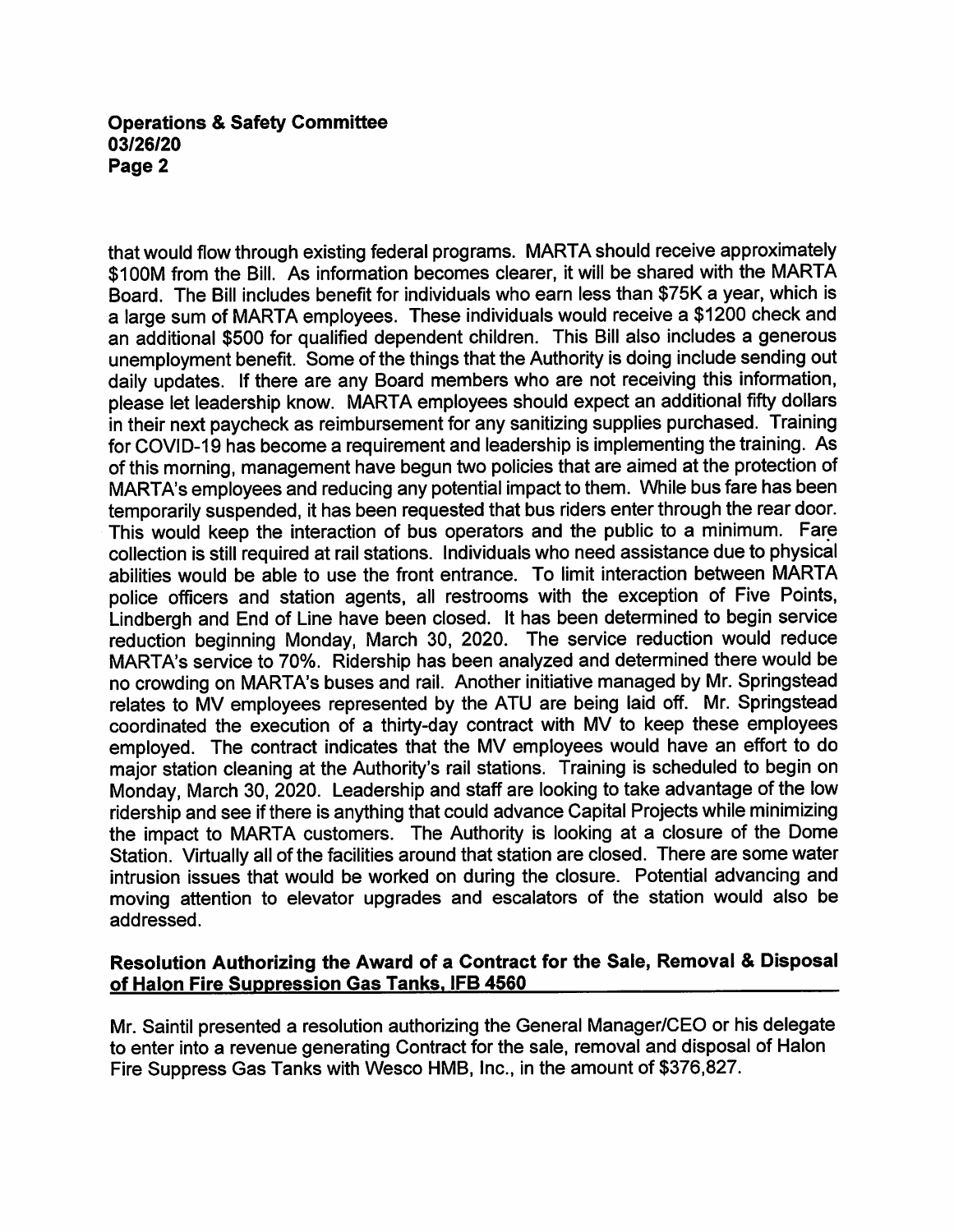The Authority is currently in possession of several tanks of Halon fire suppression gas, as a holdover from the FPSU project.

Due to environmental concerns with ozone depletion brought forth within the Montreal Protocol, the product has not been manufactured since approximately 1994.

Although the product is no longer produced, it remains viable in several industries that have failed to identify effective alternatives for fire suppression. As the production of Halon has phased out, the value of the recycled product available for re-sale has grown tremendously.

On January 2, 2020, Advance Notices to Bidders were sent to three (3) vendors for the Sale, Removal and Disposal of Halon Fire Suppression Gas Tanks.

Notice of invitation for Bids were advertised in the Atlanta Journal Constitution, the Georgia Procurement Registry, the Georgia Local Government Access Marketplace, and on MARTA's website.

Thirteen (13) firms retrieved the online solicitation and or purchased the DC.

Wesco HMB, Inc, submitted the highest bid in the amount of \$376,827 and was determined to be responsive and responsible bidder.

Mr. Griffin thanked Mr. Parker for a tremendous update on the COVID-19 virus.

Mr. Floyd asked has MARTA considered providing fare passes or an assistance program for healthcare employees.

Mr. Parker said there would be internal discussion and an update would be provided to the MARTA Board.

Dr. Edmond asked why was the contract a sole-source procurement.

Ms. O'Neill said the contract is not a sole-source procurement. This procurement set up to receive bids.

Mr. Griffin asked if the Authority was selling a product in this contract.

Mr. O'Neill said that is correct.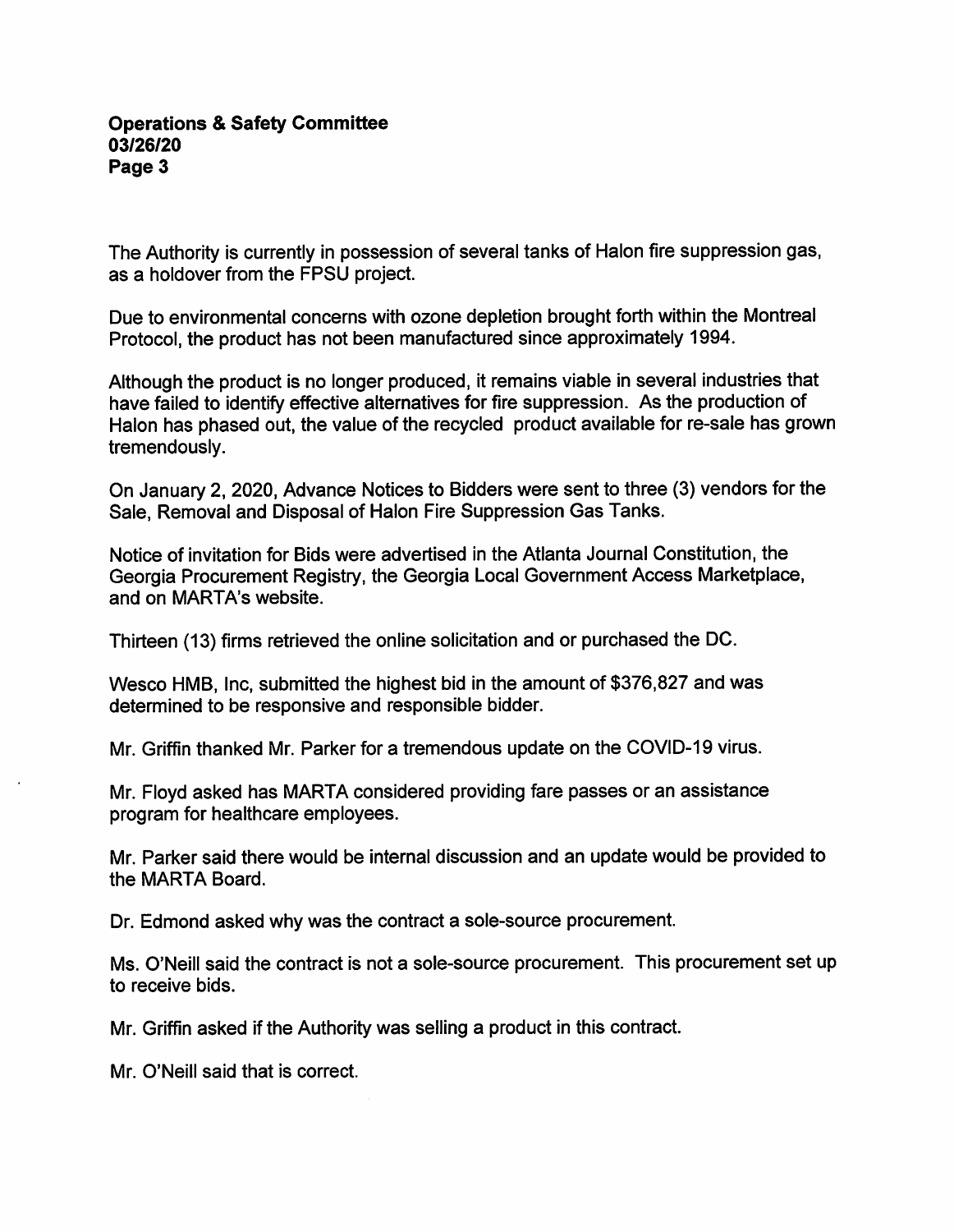Dr. Edmond said he has been consistent for the last eight to nine years. When I hear that a contract has no DBE goal, it raises my attention.

Mr. Griffin said this contract indicates that an item is being sold and the highest bidder would get the contract.

Ms. O'Neill said per Ms. Nash, it was understood that due to a narrow field of vendors, there was not a DBE goal assigned to this procurement.

On motion by Mr. Durrett seconded by Mr. Pond the resolution was unanimously approved by a vote of 9 to 0 with 9 members present.

# Briefing - Rail Initiative and FY2020 January Key Performance Indicators

Mr. Springstead and Mr. Wright provided an update on the new station management approach and discussed the following topics:

- Department of Rail Operations and Organizational Chart
- Charting a path to a world-class customer experience
	- Create a senior Chief Customer Experience Officer
	- Establish a Rider Advisory Council
	- Develop Customer & Management Training
	- Develop a Station Enhancement Program
	- Produce Stations as Community Hubs
	- Prepare for the Year of Bus (FY2020)
	- Implement Station Management Approach
	- Develop AFC 2.0

## Station (Management) Assessment

MARTA staff agency-wide worked with an independent consultant to assess station staffing, engagement and organizational structure.

The consensus across the organization was as follows:

- There was lack of station ownership
- Internal confusion on "who is ultimately in charge of what happens in stations"
- The current organizational configuration encourages siloed activities
- Station personnel could and should be more pro-active in customer engagement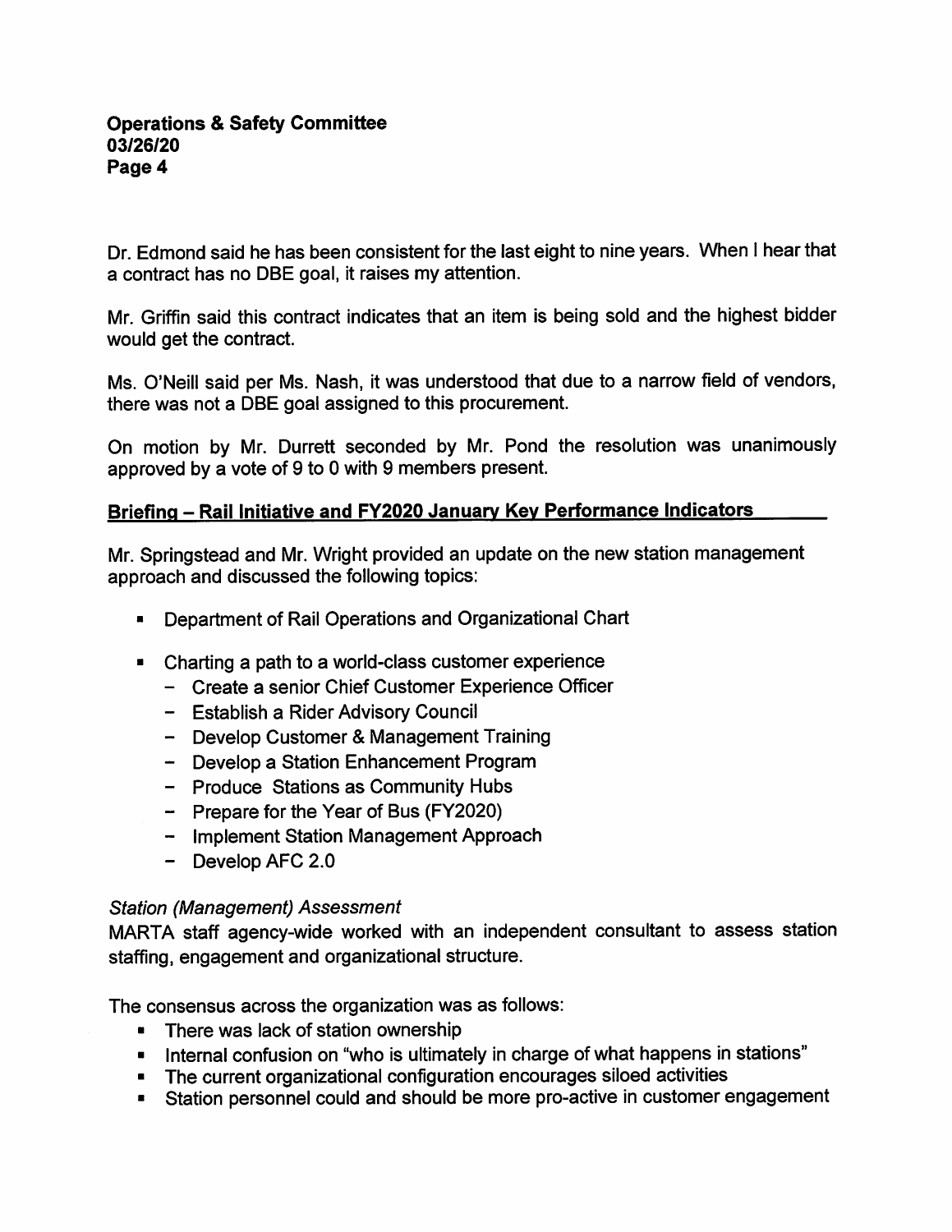## Additional Observations

- Tailored Customers Service Training is needed to establish clear expectations for our workforce. The workforce needs tools to meet higher expectations
- Cleanliness should be a higher(er) priority. Facility distress sends the customer a message of neglect; cosmetic things matter a lot to perception
- MARTA's 'culture' makes change very challenging to implement. Workforce buyin is going to be needed if the effort is to be successful

# New Station Management Approach

- Intended to fundamentally improve how the Authority serves customers. It would eliminate the current silos of activities. Ultimately, it establishes station ownership and accountability
- Reallocates existing staff into a new structure that effectuates improved customer service. It would focus station ownership in a highly visible way to our workforce and to our customers

## Greater Focus on the Customer

- **Trains on Time Informed Service Changes**
- **E** Making Connections
- **Agents Available**
- **Station Agent Courtesy**
- **E** How Well Employees Answer Questions
- **Nuisance Behavior on Trains**
- Cleanliness on Trains
- **E** Cleanliness in Stations
- Cleanliness outside Stations
- **EXECORDER CORRECT** Correct Info on Signs
- **More Recently Unplanned Elevator Outages**
- **Mean Distance Between Service Interruptions**

## Next Steps

- Current Phase
	- Finalize Organizational Structure
	- Complete Job Descriptions
	- Submit Organizational Change Request
	- Submit Final Deliverables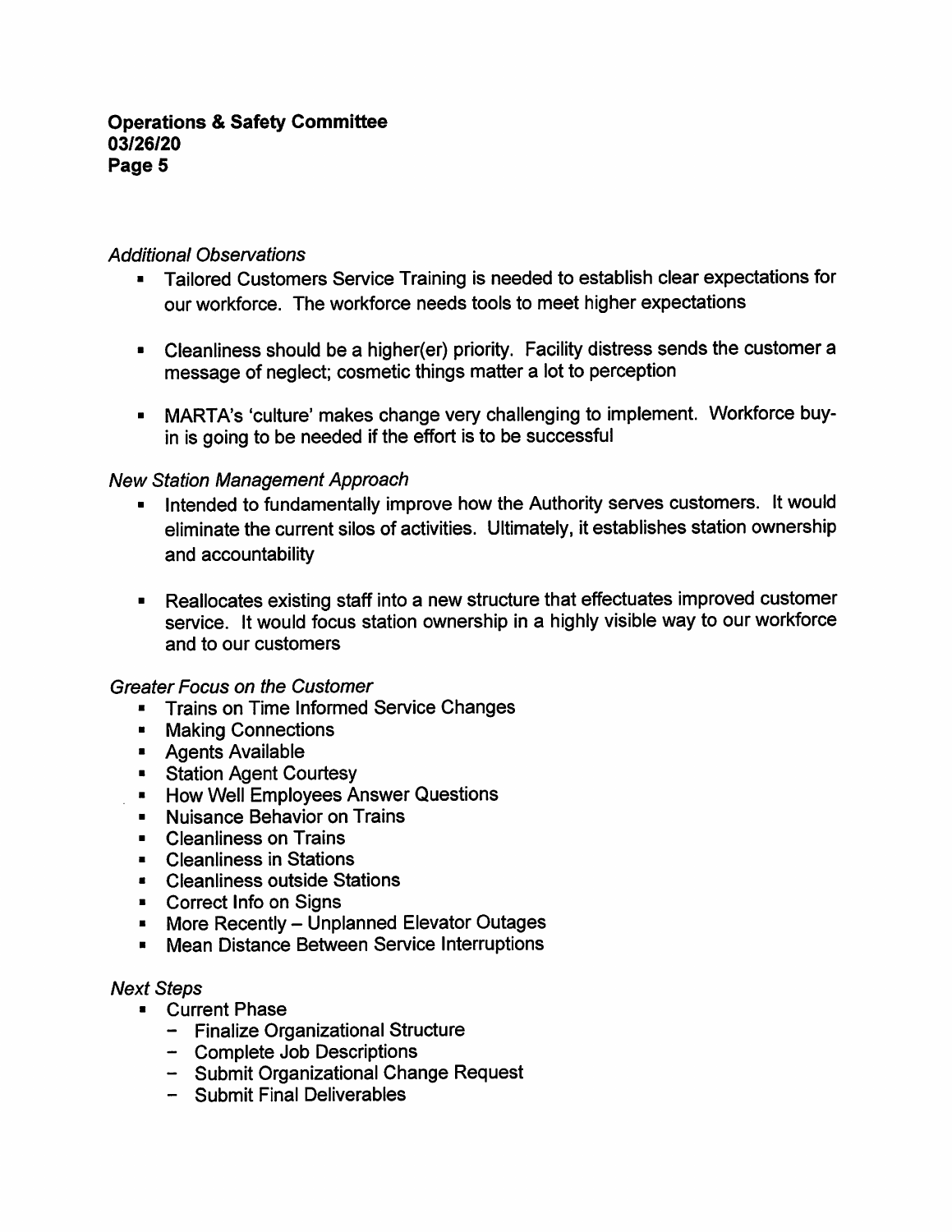- Next Phase
	- Centralize Policies, Procedures and Standards
	- Engage All MARTA Business Units and the ATU
	- Develop Training Program & Implement
	- Roll Out the Program July 1, 2020

Mr. Griffin thanked Mr. Springstead and Mr. Wright for an exceptional report. He said this is a positive opportunity and there is nothing better than providing service at MARTA stations.

Dr. Edmond said the biggest complaint heard about the MARTA system is that patrons don't know when the next train is coming. It is not a long wait when the monitors are working to show patrons when the next train is approaching. It is a long wait when patrons have no information on the screens. MARTA should get the screens up and running to enhance the customer's experience.

Mr. Parker asked for an update on the AVIS Project.

Mr. Springstead said the AVIS project consists of installing new signs and a new PA system that would import data from the controlled system. Staff is now prepared to begin the reliability demonstration phase. During the reliability demonstration phase, it is important that MARTA have the proper interfaces to pull the data out of the MARTA system to reflect the data on the screens. Within the next three to four months, the project should be complete.

Mr. Parker asked how many new AVIS screens were installed in MARTA stations.

Mr. Springstead said approximately 30%-40% of MARTA stations have the new AVIS screens.

Mr. Parker asked for an update on the screen programming conducted by Mr. Emory.

Mr. Talbott said the Authority was averaging approximately 60%-70% accuracy regarding arrival times on the old dot-matrix systems. Mr. Emory has re-programmed the older systems to bring the accuracy rate to 90%. The next steps are to replace the old signs with the new signs.

Mr. Pond said considering there has been discussion regarding improving the customer's experience, this is an outstanding opportunity. He asked if the Authority is taking the same number of people and organizing them into teams versus hiring several individuals.